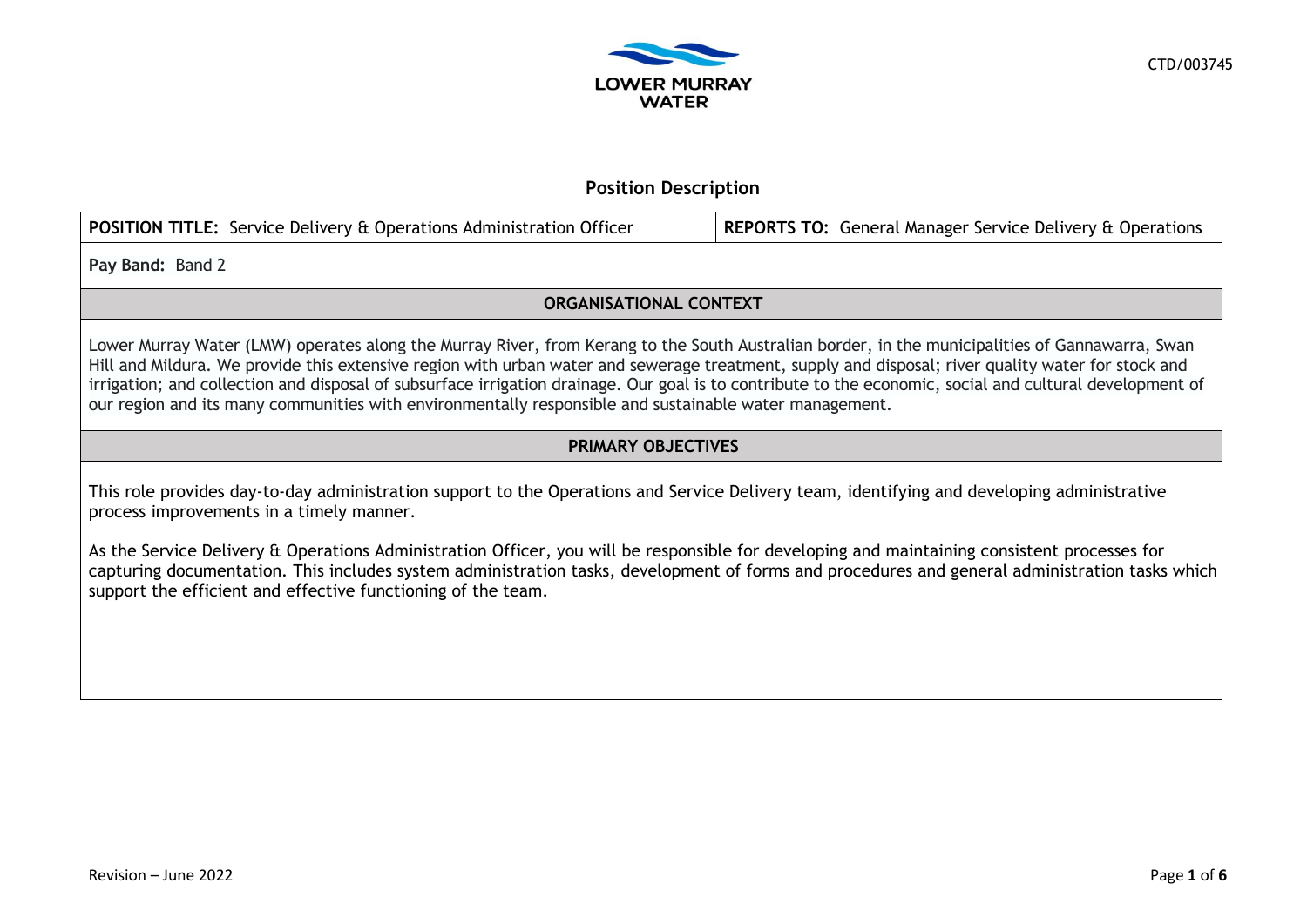

| <b>KEY ACCOUNTABILITIES</b>      |                                                                                                                                                                                                                                                                                                                                                                                                                                                                                                                                                                                                                                                                                        |                                                                                                                                                                                                                                                                                                                                                                                                                                                                                                                                                                            |  |  |
|----------------------------------|----------------------------------------------------------------------------------------------------------------------------------------------------------------------------------------------------------------------------------------------------------------------------------------------------------------------------------------------------------------------------------------------------------------------------------------------------------------------------------------------------------------------------------------------------------------------------------------------------------------------------------------------------------------------------------------|----------------------------------------------------------------------------------------------------------------------------------------------------------------------------------------------------------------------------------------------------------------------------------------------------------------------------------------------------------------------------------------------------------------------------------------------------------------------------------------------------------------------------------------------------------------------------|--|--|
| <b>KEY RESULT</b><br><b>AREA</b> | <b>MAJOR ACTIVITIES</b>                                                                                                                                                                                                                                                                                                                                                                                                                                                                                                                                                                                                                                                                | PERFORMANCE INDICATORS                                                                                                                                                                                                                                                                                                                                                                                                                                                                                                                                                     |  |  |
| Leadership                       | • Promotion of a culture that encourages risk discussions by integrating<br>Risk Management into normal business practices.<br>• Work collaboratively as a member of the Service Delivery &<br>Operations team and with other relevant positions across the<br>Corporation.<br>• Work autonomously to prioritise workload and work activities.<br>• Ongoing support of managers and staff with completion of<br>administrative tasks.<br>• Actively involved in timely completion of administration duties.<br>• Engage in development of self via annual performance planning.<br>• Ongoing support and education of others within the team from within<br>your knowledge and skills. | Achievement of agreed performance and development in<br>annual plan.<br>Supports staff and team members when difficult situations<br>arise.<br>Ability to manage and develop performance effectively.                                                                                                                                                                                                                                                                                                                                                                      |  |  |
| Customer                         | Internal:<br>Service Delivery Team & Operations Team<br>$\bullet$<br>Infrastructure Services Team<br>People & Safety Team<br>Business Services & Performance Team<br>External:<br>Contractors engaged with LMW                                                                                                                                                                                                                                                                                                                                                                                                                                                                         | • Demonstrate professional working relationships with internal<br>customers.<br>• Provide exceptional customer service to internal customers<br>and assistance as required to external customers.<br>Active participation in team meetings and providing open,<br>regular communication and updates on business as usual<br>activities, projects updates and other opportunities.<br>Ensuring a consistent experience for all stakeholders which<br>will be demonstrated by feedback received.<br>Demonstrated strong professional relations with all key<br>stakeholders. |  |  |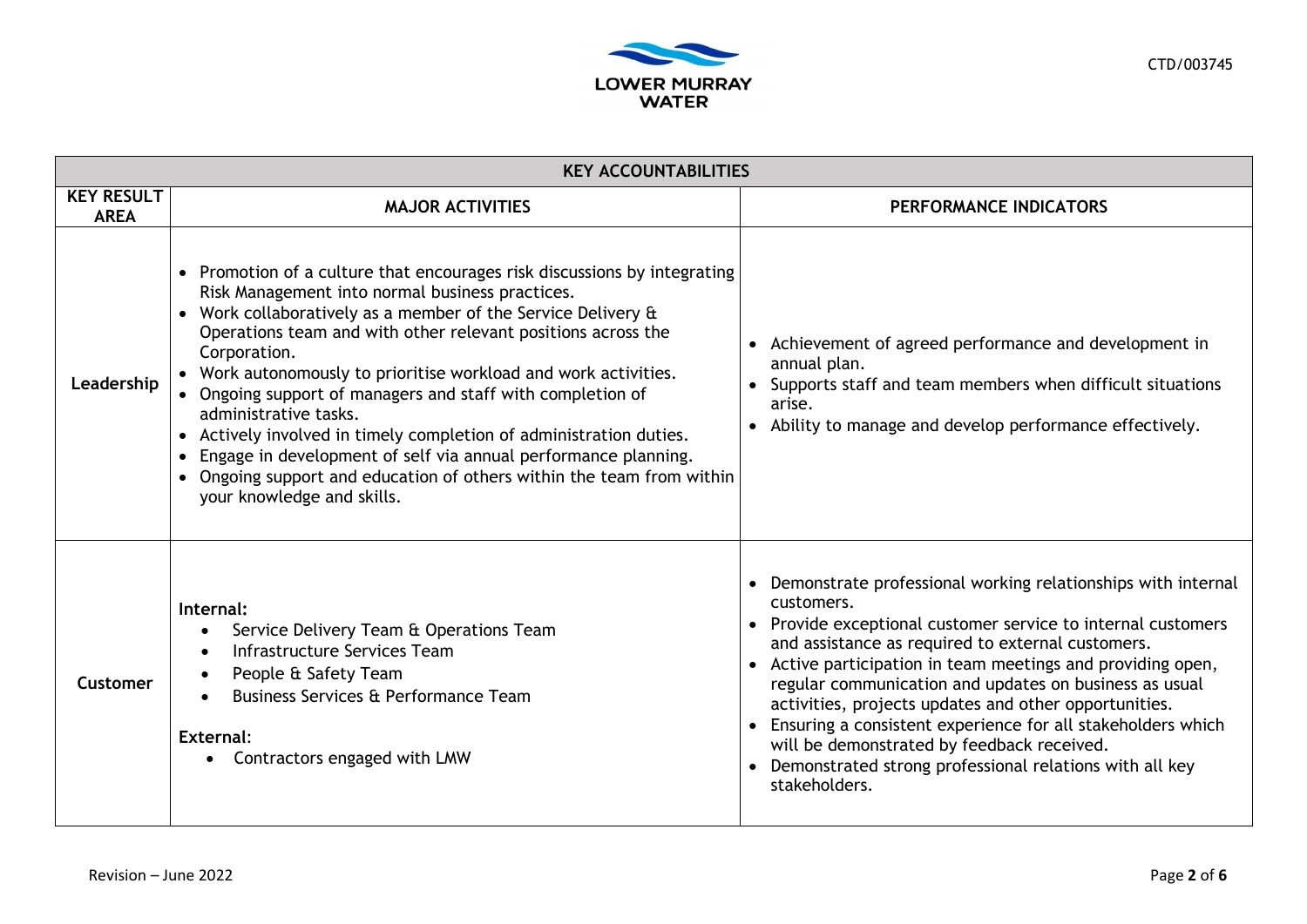

| <b>KEY ACCOUNTABILITIES</b>      |                                                                                                                                                                                                                                                                                                                                                                                                                                                                                                                                                                                                                                                                                                                                                  |                                                                                                                                                                                                                                                                                                                                                                                                                                                                                                                                                                                                                                                |  |  |  |
|----------------------------------|--------------------------------------------------------------------------------------------------------------------------------------------------------------------------------------------------------------------------------------------------------------------------------------------------------------------------------------------------------------------------------------------------------------------------------------------------------------------------------------------------------------------------------------------------------------------------------------------------------------------------------------------------------------------------------------------------------------------------------------------------|------------------------------------------------------------------------------------------------------------------------------------------------------------------------------------------------------------------------------------------------------------------------------------------------------------------------------------------------------------------------------------------------------------------------------------------------------------------------------------------------------------------------------------------------------------------------------------------------------------------------------------------------|--|--|--|
| <b>KEY RESULT</b><br><b>AREA</b> | <b>MAJOR ACTIVITIES</b>                                                                                                                                                                                                                                                                                                                                                                                                                                                                                                                                                                                                                                                                                                                          | PERFORMANCE INDICATORS                                                                                                                                                                                                                                                                                                                                                                                                                                                                                                                                                                                                                         |  |  |  |
| <b>Safety</b>                    | • Contribute to LMW by providing a safe workplace that is free of harm<br>from all forms of bullying, harassment and discrimination.<br>• Ensure a clear understanding of policies and procedures as required<br>to support best practice and consistency for all staff, contractors<br>and consultants.<br>• Ensuring safety based documentation is accurate and captured in the<br>records management system in a timely manner.<br>• Ensuring that all necessary documentation for jobs completed by<br>external contractors is clear and concise.<br>• Always act in a manner that seeks to enhance the safety culture at<br>LMW.                                                                                                            | Safety of workplace participants is a top priority, and all<br>processes and tasks are conducted in line with the LMW<br>safety management system.<br>Contribute to workplace safety and reduction of workplace<br>injuries.<br>Demonstrate behaviours that promote safe work practices<br>and respect for all staff members.<br>A safe workplace where risk is managed to provide a safe<br>environment to all workplace participants.<br>Work behaviours promote safe work practices and respect for<br>all staff members.<br>Contribute, compile and distribute safety reporting.<br>Actively involved in discussions within team meetings. |  |  |  |
| <b>Efficiency</b>                | • Contribute to business productivity through accurate and timely data<br>entry of relevant information, ensuring it is completed to a<br>satisfactory level and raising awareness of anomalies to appropriate<br>personnel.<br>• Support continuous improvement to achieve efficiencies and<br>timeliness within the team.<br>• Work collaboratively with the Service Delivery and Operations teams<br>to identify and pursue business improvements using technology.<br>• Review, identify and develop administration efficiencies and<br>improvements across the team operations in consultation with<br>appropriate stakeholders.<br>• Develop, create and provide ad-hoc reports and analysis when<br>requested by internal business units. | Ensure duties are undertaken accurately and in a timely and<br>responsive manner whilst anticipating future and emerging<br>needs where possible and identifying opportunities for<br>improvement.<br>Seeks to continually improve the quality and efficiency of<br>services provided.<br>Ensures the best use is made of technology to provide<br>efficient and effective service.<br>Ensuring that user-friendly processes and procedures are<br>developed in consultation with the broader organisation.                                                                                                                                    |  |  |  |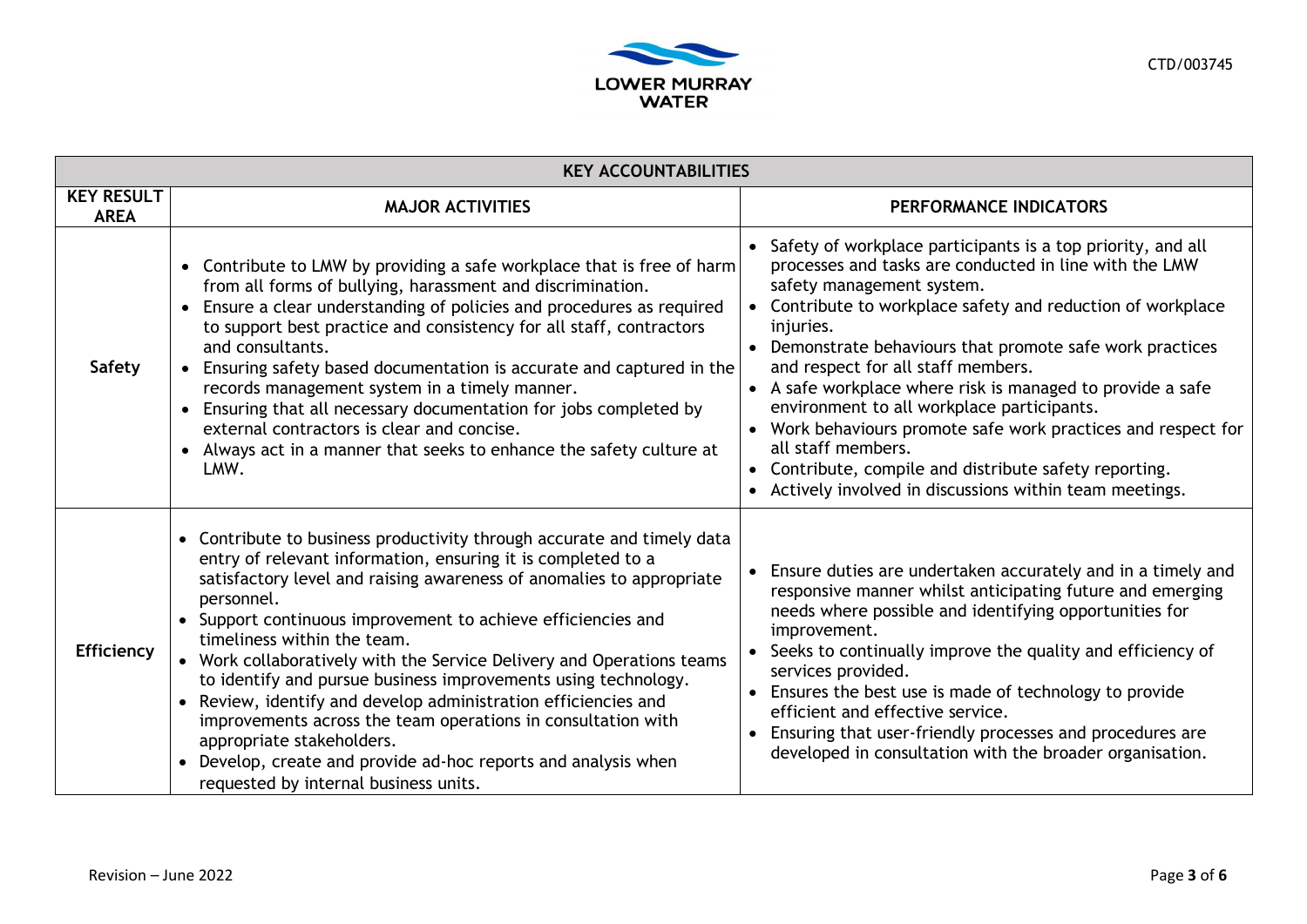

| <b>KEY ACCOUNTABILITIES</b>      |                                                                                                                                                                                                                                                          |                                                                                                                                                                                                                                                                                                                                                                                                              |  |  |
|----------------------------------|----------------------------------------------------------------------------------------------------------------------------------------------------------------------------------------------------------------------------------------------------------|--------------------------------------------------------------------------------------------------------------------------------------------------------------------------------------------------------------------------------------------------------------------------------------------------------------------------------------------------------------------------------------------------------------|--|--|
| <b>KEY RESULT</b><br><b>AREA</b> | <b>MAJOR ACTIVITIES</b>                                                                                                                                                                                                                                  | PERFORMANCE INDICATORS                                                                                                                                                                                                                                                                                                                                                                                       |  |  |
|                                  | • Promote and facilitate cultural change to enable staff to effectively<br>use administration systems and technology in their day to day work<br>functions.<br>• Provide user training to staff to effectively use existing and new<br>internal systems. |                                                                                                                                                                                                                                                                                                                                                                                                              |  |  |
| Capital                          | Prepare progress reports in accordance with business requirements.<br>Implement and monitor business systems.<br>Provision of reporting in support to the justification of capital<br>investment.                                                        | • Provide a service that is timely, accurate and responsive to<br>the needs of the team.<br>Needs of internal and external stakeholders are met.<br>Reports are provided on time to the quality required.<br>$\bullet$<br>Support all levels of LMW workforce to develop and<br>implement safe work practices which support the<br>achievement of organisational strategic objectives and<br>business goals. |  |  |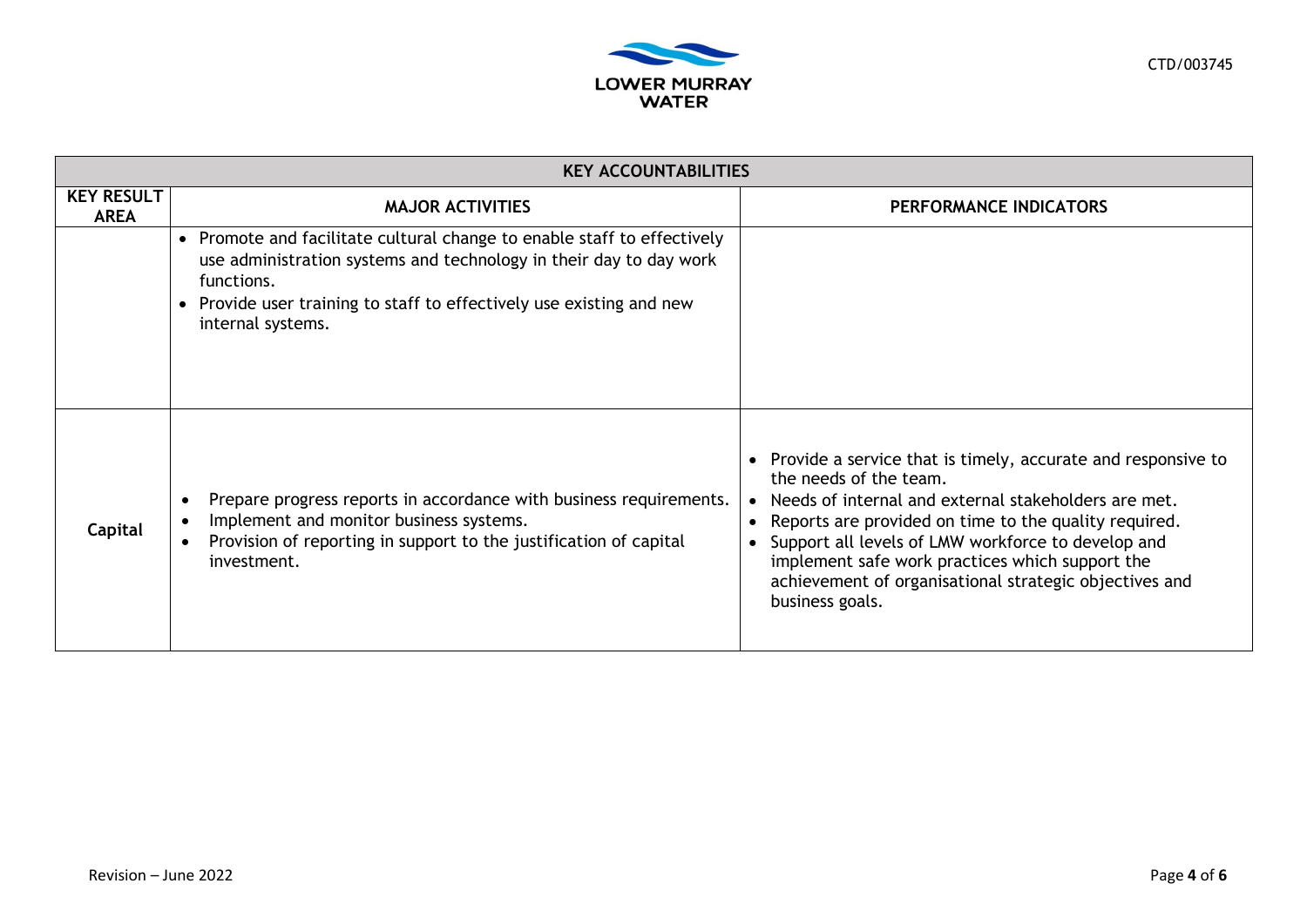

# **LEVEL OF AUTHORITY**

Delegation Category **G** as per the current Instrument of Delegation.

**NUMBER OF REPORTS**

Direct Reports: Nil

### **SKILLS AND BACKGROUND REQUIREMENTS**

### **Formal qualifications:**

• VCE or equivalent certificate level qualification.

### **Leadership:**

- Ability to work independently, solution and results focused, self-directed and operate as part of a large team.
- Excellent organisational and planning skills, including the capacity to work to deadlines and set priorities.
- A high level of written and oral communication skills, including analytical and problem-solving skills and the ability to work as part of a high functioning team.

### **Customer:**

- •
- Customer service orientation.
- Excellent interpersonal skills with the ability to build strong relationships with key customers.
- Experience in managing stakeholders in building positive relationships with internal and external providers.

### **Safety:**

• Demonstrated experience and understanding of a safety-first culture.

### **Efficiency:**

- Intermediate skills Microsoft Office Suite.
- Possess strong problem-solving skills and ability to think critically and analytically.
- Experience in Safety Management and Records Management systems.
- Ability to identify workflow efficiencies and to support the achievement of objectives.